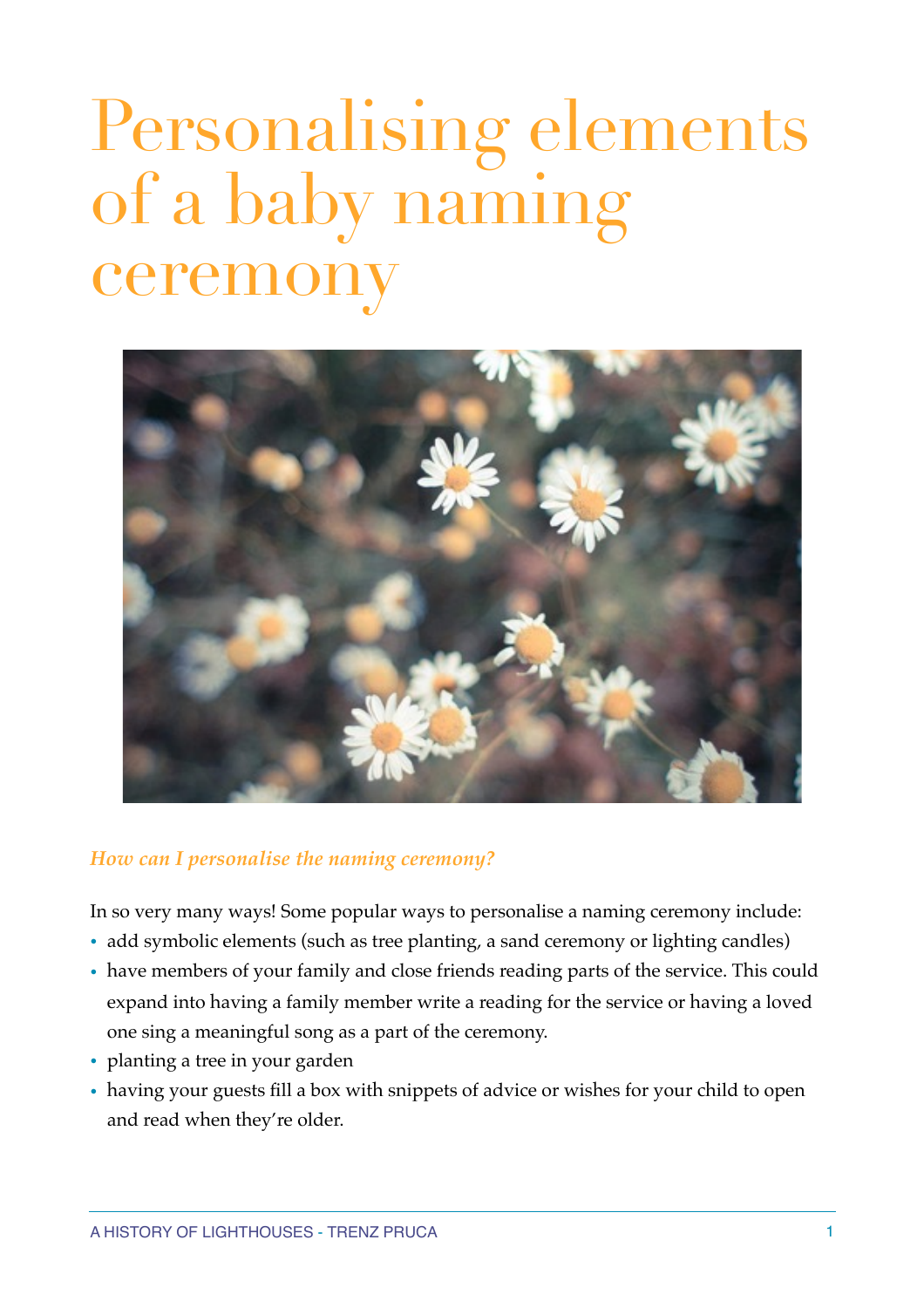# *Signing a naming certificate*

Signing a naming certificate provides a short pause in the ceremony and a lovely photo opportunity during which the parents and supporting adults sign a certificate witnessed by all in attendance, marking the occasion and the adults' commitments to the child. The certificate can be kept by the family as a memento of the event.

## *Creating a time capsule or memory box*

Some families include the creation of a 'time capsule' or 'memory box'. You can ask your guests to bring something to add to it such as a newspaper article from the day your child was born, family photos, recorded messages, gifts to be opened when they reach a significant date in the future.

The container can be sealed during the ceremony with a view to being opened again on a significant birthday such as their 18th birthday.

# *Tree-planting*

Depending upon the time of year, planting a tree in commemoration of this special occasion is a lovely idea and a great way to involve other children, close friends, or family members in the ceremony. Tree-planting also provides the opportunity to include words about the importance of nurturing and caring for the growth of the child. (Please note: Bare-rooted tree stock is best planted in winter when the tree is dormant.)

## *Planting seeds or bulbs*

If you don't have room to plant a tree, or you have chosen an indoor venue, you could instead give seeds or bulbs to guests to plant in pots and take home for the growing season ahead.

#### *Blowing Bubbles*

the Humanist society in the UK has developed the bubble blowing ceremony as an alternative to the realising of balloons which pose harm to the environment and are a risk to wildlife. Blowing bubbles is a fun and environmentally-friendly alternative to a balloon release. Children love to make, chase, and catch bubbles. Bubbles make quite a spectacle and provide a great photo opportunity.